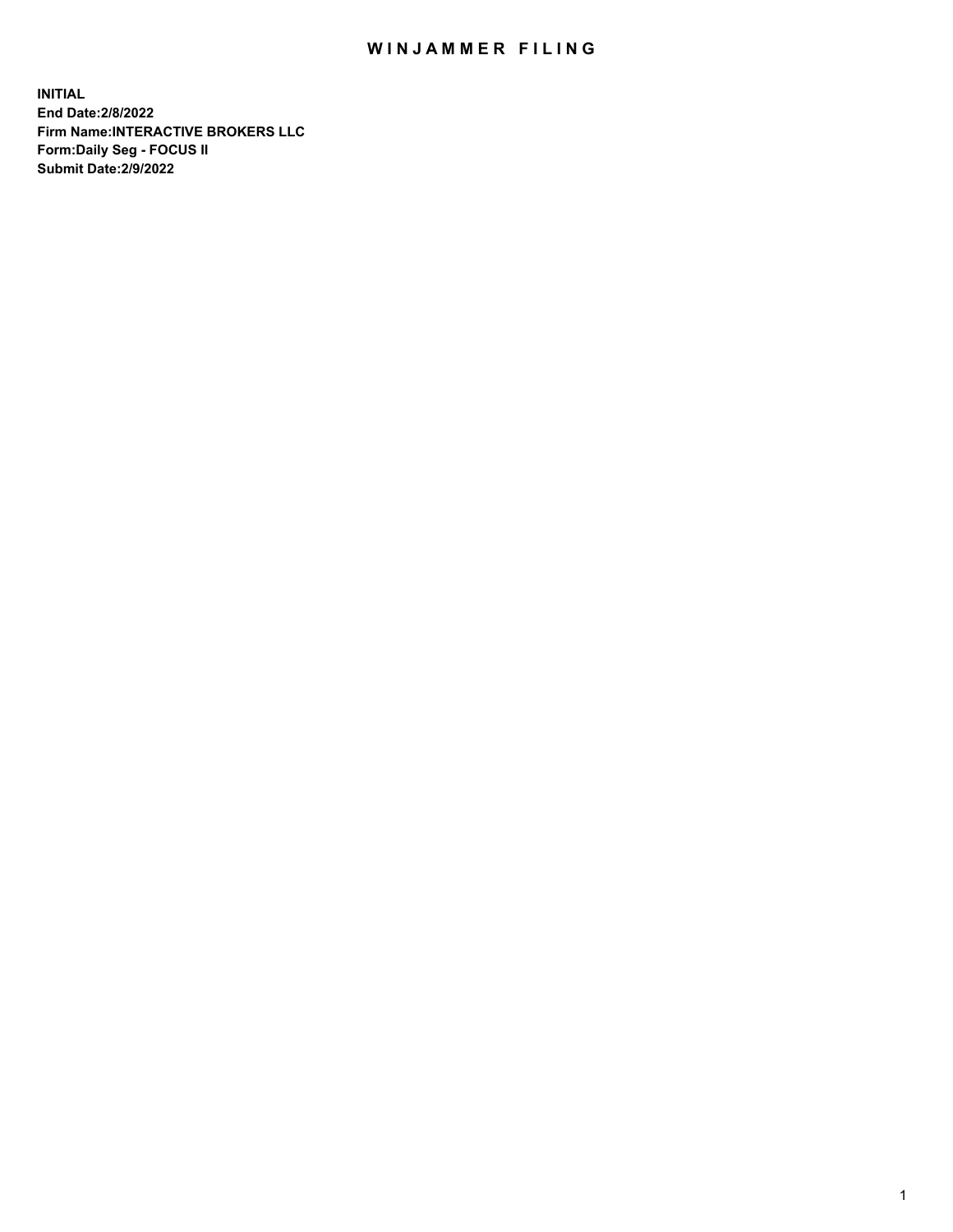**INITIAL End Date:2/8/2022 Firm Name:INTERACTIVE BROKERS LLC Form:Daily Seg - FOCUS II Submit Date:2/9/2022 Daily Segregation - Cover Page**

| Name of Company                                                                                                                                                                                                                                                                                                                | <b>INTERACTIVE BROKERS LLC</b>                                                             |
|--------------------------------------------------------------------------------------------------------------------------------------------------------------------------------------------------------------------------------------------------------------------------------------------------------------------------------|--------------------------------------------------------------------------------------------|
| <b>Contact Name</b>                                                                                                                                                                                                                                                                                                            | James Menicucci                                                                            |
| <b>Contact Phone Number</b>                                                                                                                                                                                                                                                                                                    | 203-618-8085                                                                               |
| <b>Contact Email Address</b>                                                                                                                                                                                                                                                                                                   | jmenicucci@interactivebrokers.c<br>om                                                      |
| FCM's Customer Segregated Funds Residual Interest Target (choose one):<br>a. Minimum dollar amount: : or<br>b. Minimum percentage of customer segregated funds required:% ; or<br>c. Dollar amount range between: and; or<br>d. Percentage range of customer segregated funds required between:% and%.                         | $\overline{\mathbf{0}}$<br>$\overline{\mathbf{0}}$<br>155,000,000 245,000,000<br><u>00</u> |
| FCM's Customer Secured Amount Funds Residual Interest Target (choose one):<br>a. Minimum dollar amount: ; or<br>b. Minimum percentage of customer secured funds required:% ; or<br>c. Dollar amount range between: and; or<br>d. Percentage range of customer secured funds required between:% and%.                           | $\frac{0}{0}$<br>80,000,000 120,000,000<br>00                                              |
| FCM's Cleared Swaps Customer Collateral Residual Interest Target (choose one):<br>a. Minimum dollar amount: ; or<br>b. Minimum percentage of cleared swaps customer collateral required:% ; or<br>c. Dollar amount range between: and; or<br>d. Percentage range of cleared swaps customer collateral required between:% and%. | $\frac{0}{0}$<br>$\underline{0}$ $\underline{0}$<br>0 <sub>0</sub>                         |

Attach supporting documents CH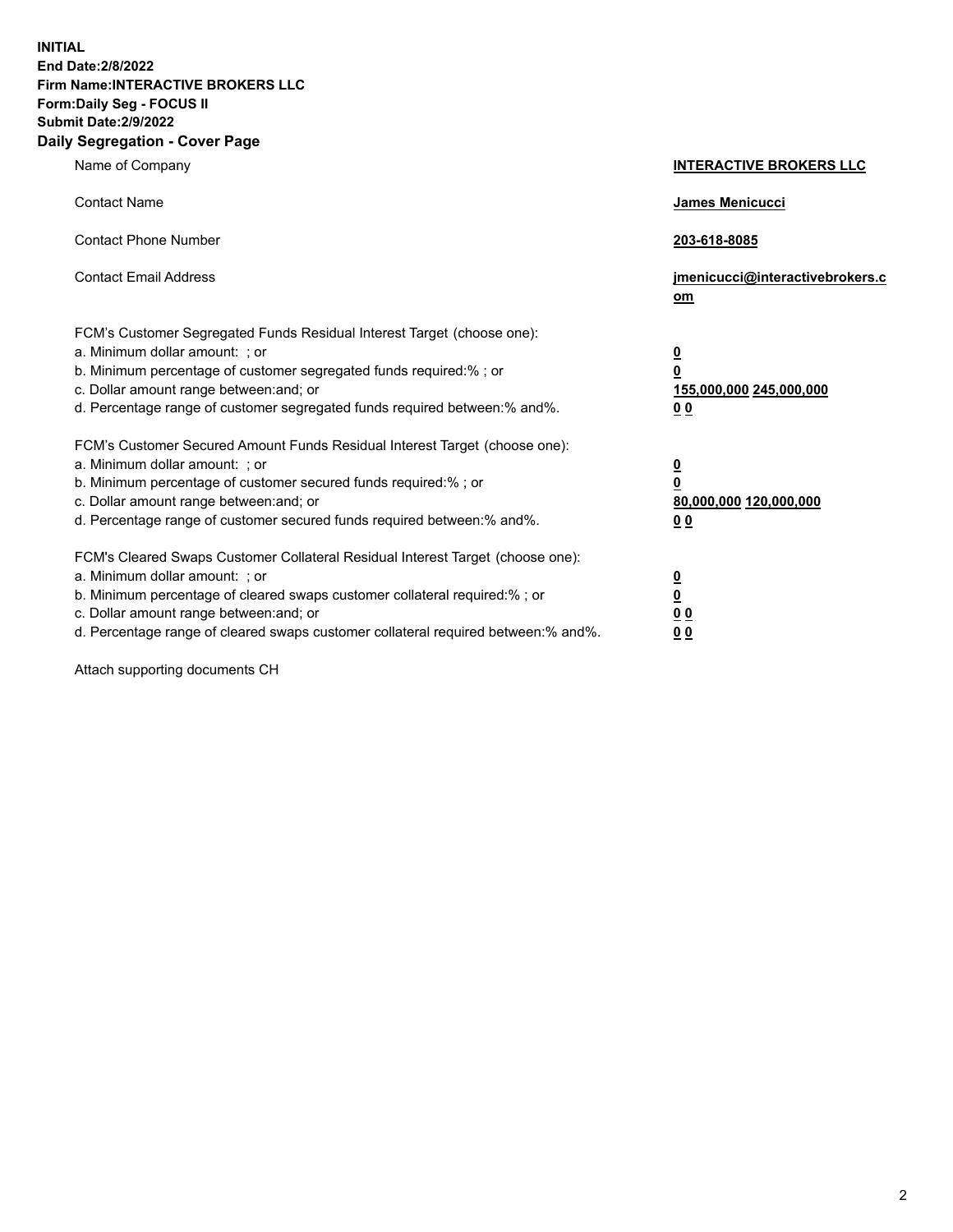**INITIAL End Date:2/8/2022 Firm Name:INTERACTIVE BROKERS LLC Form:Daily Seg - FOCUS II Submit Date:2/9/2022 Daily Segregation - Secured Amounts**

|                | Dany Ocgregation - Occurea Anioants                                                                                                  |                                  |
|----------------|--------------------------------------------------------------------------------------------------------------------------------------|----------------------------------|
|                | Foreign Futures and Foreign Options Secured Amounts                                                                                  |                                  |
|                | Amount required to be set aside pursuant to law, rule or regulation of a foreign                                                     | $0$ [7305]                       |
|                | government or a rule of a self-regulatory organization authorized thereunder                                                         |                                  |
| 1.             | Net ledger balance - Foreign Futures and Foreign Option Trading - All Customers                                                      |                                  |
|                | A. Cash                                                                                                                              | 413,053,781 [7315]               |
|                | B. Securities (at market)                                                                                                            | $0$ [7317]                       |
| 2.             | Net unrealized profit (loss) in open futures contracts traded on a foreign board of trade                                            | 77,961,624 [7325]                |
| 3.             | Exchange traded options                                                                                                              |                                  |
|                | a. Market value of open option contracts purchased on a foreign board of trade                                                       | 117,433 [7335]                   |
|                | b. Market value of open contracts granted (sold) on a foreign board of trade                                                         | $-6,248$ [7337]                  |
| 4.             | Net equity (deficit) (add lines 1. 2. and 3.)                                                                                        | 491,126,590 [7345]               |
| 5.             | Account liquidating to a deficit and account with a debit balances - gross amount                                                    | 6,229 [7351]                     |
|                | Less: amount offset by customer owned securities                                                                                     | 0 [7352] 6,229 [7354]            |
| 6.             | Amount required to be set aside as the secured amount - Net Liquidating Equity                                                       | 491,132,819 [7355]               |
|                | Method (add lines 4 and 5)                                                                                                           |                                  |
| 7.             | Greater of amount required to be set aside pursuant to foreign jurisdiction (above) or line                                          | 491,132,819 [7360]               |
|                | 6.                                                                                                                                   |                                  |
|                | FUNDS DEPOSITED IN SEPARATE REGULATION 30.7 ACCOUNTS                                                                                 |                                  |
| $\mathbf{1}$ . | Cash in banks                                                                                                                        |                                  |
|                | A. Banks located in the United States                                                                                                | 78,305,669 [7500]                |
|                | B. Other banks qualified under Regulation 30.7                                                                                       | 0 [7520] 78,305,669 [7530]       |
| 2.             | Securities                                                                                                                           |                                  |
|                | A. In safekeeping with banks located in the United States                                                                            | 348,401,500 [7540]               |
|                | B. In safekeeping with other banks qualified under Regulation 30.7                                                                   | 0 [7560] 348,401,500 [7570]      |
| 3.             | Equities with registered futures commission merchants                                                                                |                                  |
|                | A. Cash                                                                                                                              | $0$ [7580]                       |
|                | <b>B.</b> Securities                                                                                                                 | $0$ [7590]                       |
|                | C. Unrealized gain (loss) on open futures contracts                                                                                  | $0$ [7600]                       |
|                | D. Value of long option contracts                                                                                                    | $0$ [7610]                       |
|                | E. Value of short option contracts                                                                                                   | 0 [7615] 0 [7620]                |
| 4.             | Amounts held by clearing organizations of foreign boards of trade                                                                    |                                  |
|                | A. Cash                                                                                                                              | $0$ [7640]                       |
|                | <b>B.</b> Securities                                                                                                                 | $0$ [7650]                       |
|                | C. Amount due to (from) clearing organization - daily variation                                                                      | $0$ [7660]                       |
|                | D. Value of long option contracts                                                                                                    | $0$ [7670]                       |
|                | E. Value of short option contracts                                                                                                   | 0 [7675] 0 [7680]                |
| 5.             | Amounts held by members of foreign boards of trade                                                                                   |                                  |
|                | A. Cash                                                                                                                              | 187,104,562 [7700]               |
|                | <b>B.</b> Securities                                                                                                                 | $0$ [7710]                       |
|                | C. Unrealized gain (loss) on open futures contracts                                                                                  | 2,589,691 [7720]                 |
|                | D. Value of long option contracts                                                                                                    | 117,433 [7730]                   |
|                | E. Value of short option contracts<br>Amounts with other depositories designated by a foreign board of trade                         | -6,248 [7735] 189,805,438 [7740] |
| 6.<br>7.       |                                                                                                                                      | 0 [7760]                         |
| 8.             | Segregated funds on hand                                                                                                             | $0$ [7765]                       |
| 9.             | Total funds in separate section 30.7 accounts<br>Excess (deficiency) Set Aside for Secured Amount (subtract line 7 Secured Statement | 616,512,607 [7770]               |
|                | Page 1 from Line 8)                                                                                                                  | 125,379,788 [7380]               |
| 10.            | Management Target Amount for Excess funds in separate section 30.7 accounts                                                          | 80,000,000 [7780]                |
| 11.            | Excess (deficiency) funds in separate 30.7 accounts over (under) Management Target                                                   | 45,379,788 [7785]                |
|                |                                                                                                                                      |                                  |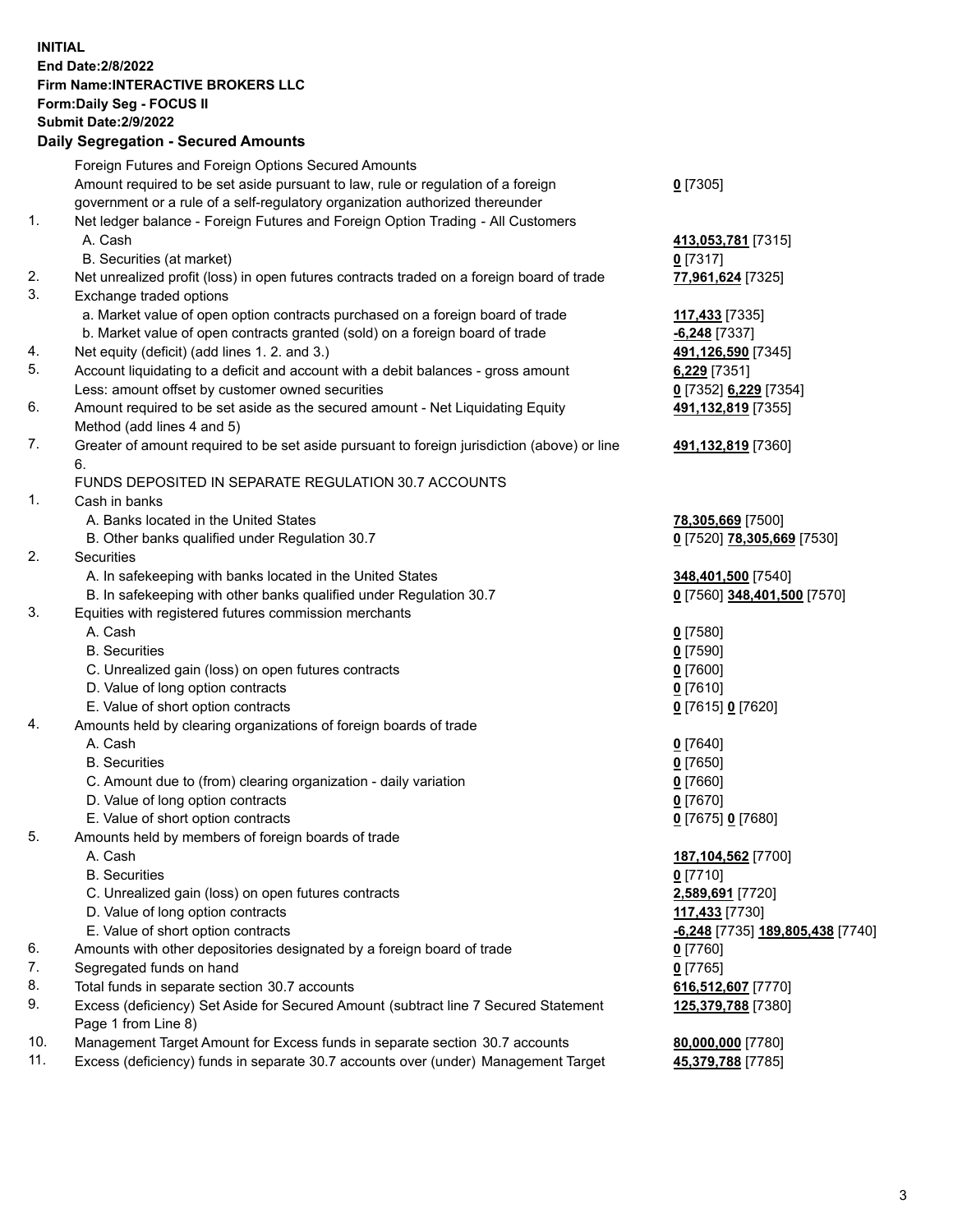**INITIAL End Date:2/8/2022 Firm Name:INTERACTIVE BROKERS LLC Form:Daily Seg - FOCUS II Submit Date:2/9/2022 Daily Segregation - Segregation Statement** SEGREGATION REQUIREMENTS(Section 4d(2) of the CEAct) 1. Net ledger balance A. Cash **7,528,691,221** [7010] B. Securities (at market) **0** [7020] 2. Net unrealized profit (loss) in open futures contracts traded on a contract market **330,980,450** [7030] 3. Exchange traded options A. Add market value of open option contracts purchased on a contract market **702,263,717** [7032] B. Deduct market value of open option contracts granted (sold) on a contract market **-647,490,161** [7033] 4. Net equity (deficit) (add lines 1, 2 and 3) **7,914,445,227** [7040] 5. Accounts liquidating to a deficit and accounts with debit balances - gross amount **1,029,338** [7045] Less: amount offset by customer securities **0** [7047] **1,029,338** [7050] 6. Amount required to be segregated (add lines 4 and 5) **7,915,474,565** [7060] FUNDS IN SEGREGATED ACCOUNTS 7. Deposited in segregated funds bank accounts A. Cash **654,684,214** [7070] B. Securities representing investments of customers' funds (at market) **5,279,716,090** [7080] C. Securities held for particular customers or option customers in lieu of cash (at market) **0** [7090] 8. Margins on deposit with derivatives clearing organizations of contract markets A. Cash **1,488,213,048** [7100] B. Securities representing investments of customers' funds (at market) **676,238,403** [7110] C. Securities held for particular customers or option customers in lieu of cash (at market) **0** [7120] 9. Net settlement from (to) derivatives clearing organizations of contract markets **20,259,614** [7130] 10. Exchange traded options A. Value of open long option contracts **702,263,717** [7132] B. Value of open short option contracts **-647,490,161** [7133] 11. Net equities with other FCMs A. Net liquidating equity **0** [7140] B. Securities representing investments of customers' funds (at market) **0** [7160] C. Securities held for particular customers or option customers in lieu of cash (at market) **0** [7170] 12. Segregated funds on hand **0** [7150] 13. Total amount in segregation (add lines 7 through 12) **8,173,884,925** [7180] 14. Excess (deficiency) funds in segregation (subtract line 6 from line 13) **258,410,360** [7190] 15. Management Target Amount for Excess funds in segregation **155,000,000** [7194] 16. Excess (deficiency) funds in segregation over (under) Management Target Amount Excess **103,410,360** [7198]